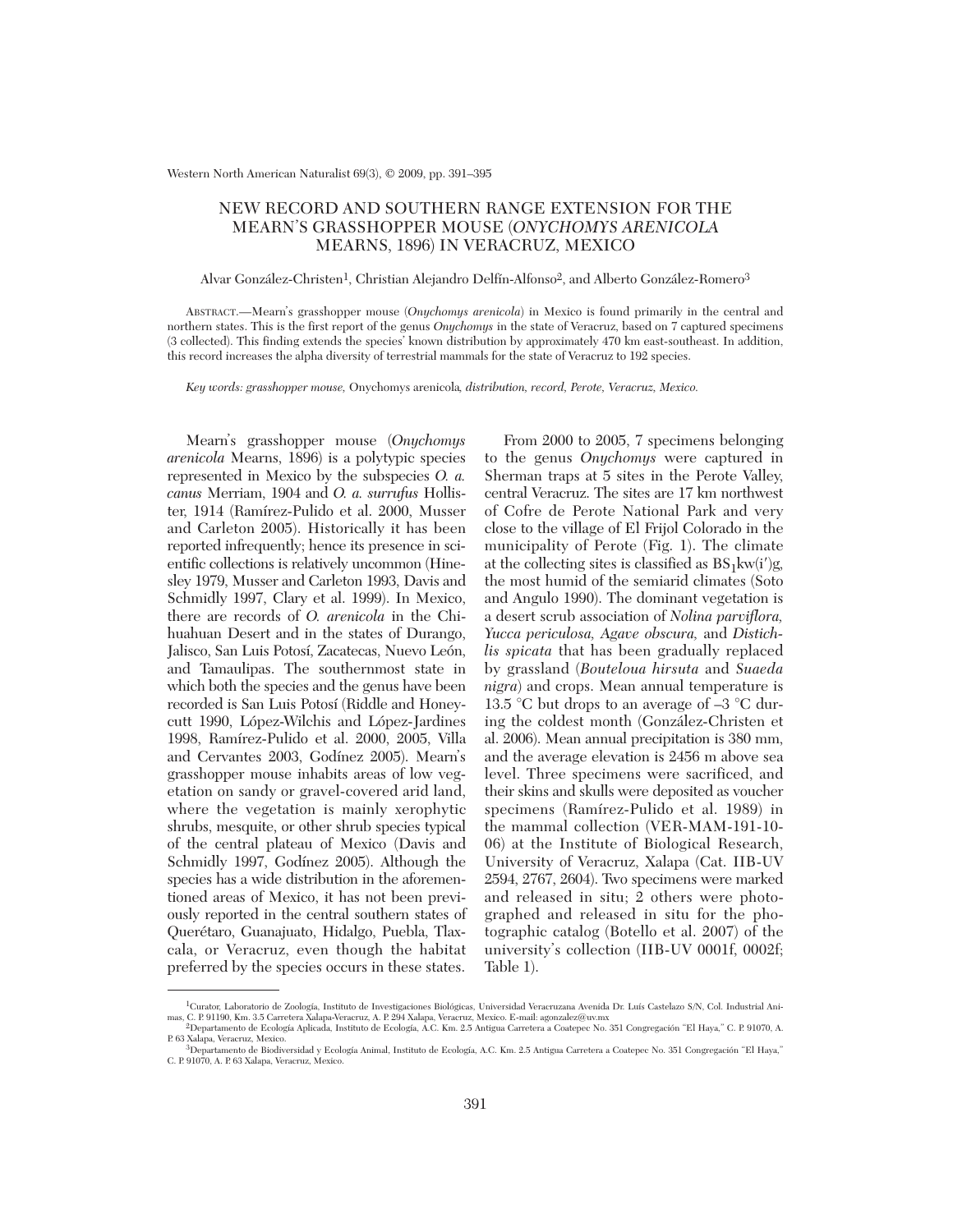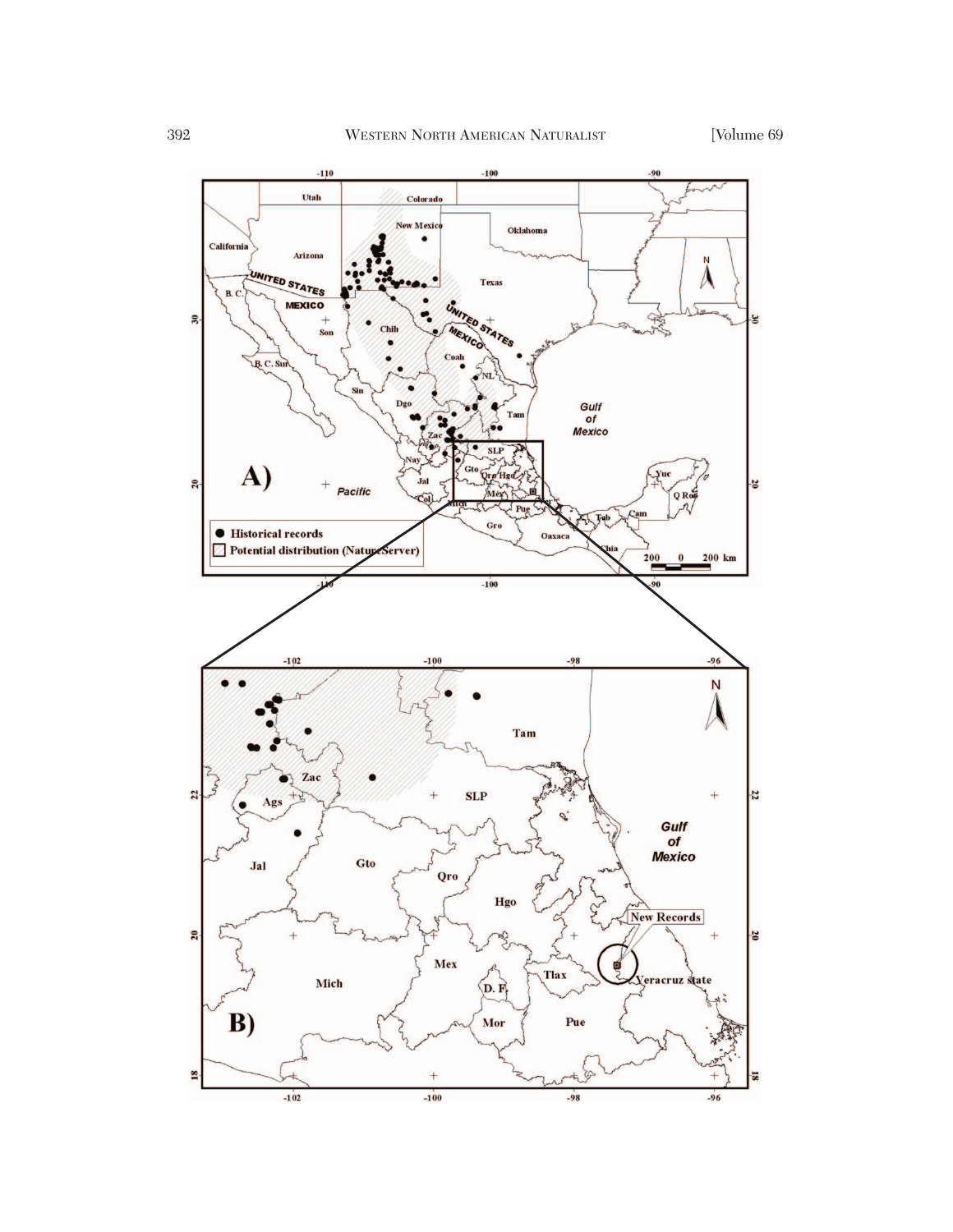

Fig. 1. *Onychomys arenicola* in North America (NatureServe 2004): A (facing page), potential distribution and historical records (biodiversity occurrence data provided by and accessed through the GBIF data portal [GBIF 2007]); B (facing page), records closest to Veracruz; and C (above), collecting sites in central Veracruz, Mexico.

TABLE 1. Collecting sites for *Onychomys arenicola* in the Perote Valley, Veracruz, Mexico. Catalog number (Cat).

| Site                                                      | Cat.                                                | Date                                                                                   | Latitude                                                                                     | Longitude                                                                                                        | Localities                                                                                                                                                                                                            | Type of record                                                                                                        |
|-----------------------------------------------------------|-----------------------------------------------------|----------------------------------------------------------------------------------------|----------------------------------------------------------------------------------------------|------------------------------------------------------------------------------------------------------------------|-----------------------------------------------------------------------------------------------------------------------------------------------------------------------------------------------------------------------|-----------------------------------------------------------------------------------------------------------------------|
| $\mathbf{1}$<br>2<br>2<br>$\mathcal{E}$<br>$\overline{4}$ | 2604<br>No data<br>2594<br>No data<br>2767<br>0001f | 20 Sep 2000<br>20 Sep 2000<br>14 Apr 2000<br>16 Apr 2000<br>29 Mar 2001<br>06 Oct 2004 | 19°34'45.29"<br>19°34'45.29"<br>19°34'50.74"<br>19°34'50.74"<br>19°35'08.47"<br>19°33'52.01" | 97°21'57.76"<br>97°21'57.76"<br>$97^{\circ}21'42.50''$<br>$97^{\circ}21'42.50''$<br>97°23'05.95"<br>97°22'47.56" | 1.37 km SW of El Frijol Colorado<br>1.37 km SW of El Frijol Colorado<br>1.80 km SW of El Frijol Colorado<br>1.80 km SW of El Frijol Colorado<br>3.57 km WSW of El Frijol Colorado<br>4.01 km SW of El Frijol Colorado | Voucher specimen<br>Marked/released<br>Voucher specimen<br>Marked/released<br>Voucher specimen<br>Photograph/released |
| 5.                                                        | 0002f                                               | 06 Oct 2004                                                                            | 19°34'56.82"                                                                                 | 97°23'08.70"                                                                                                     | 3.65 km WSW of El Frijol Colorado                                                                                                                                                                                     | Photograph/released                                                                                                   |

We took 5 body measurements and 20 cranial and jaw measurements of the voucher specimens (Table 2) using a Mitutoyo digimatic caliper (precision 0.01 mm; Gaona 1997). The specimens were identified as *O. arenicola* using identification keys and a specialized bibliography (Hinesley 1979, Hall 1981, Davis and Schmidly 1997). These new records for *O. arenicola* extend the known distribution of the species toward the central region of the state of Veracruz, as far west as its border with the state

of Puebla (Fig. 1). The previous southernmost collecting site is 470 km west-northwest (straight-line distance) from the new record in Veracruz. There, 14 specimens were collected 16 km northeast of San Luis Potosí in the municipality of Soledad de Graciano Sánchez (GBIF 2007).

The occurrence of *O. arenicola* in the state of Veracruz increases the cumulative alpha diversity of terrestrial mammals in that state to 192 species (Gaona et al. 2003, González-Christen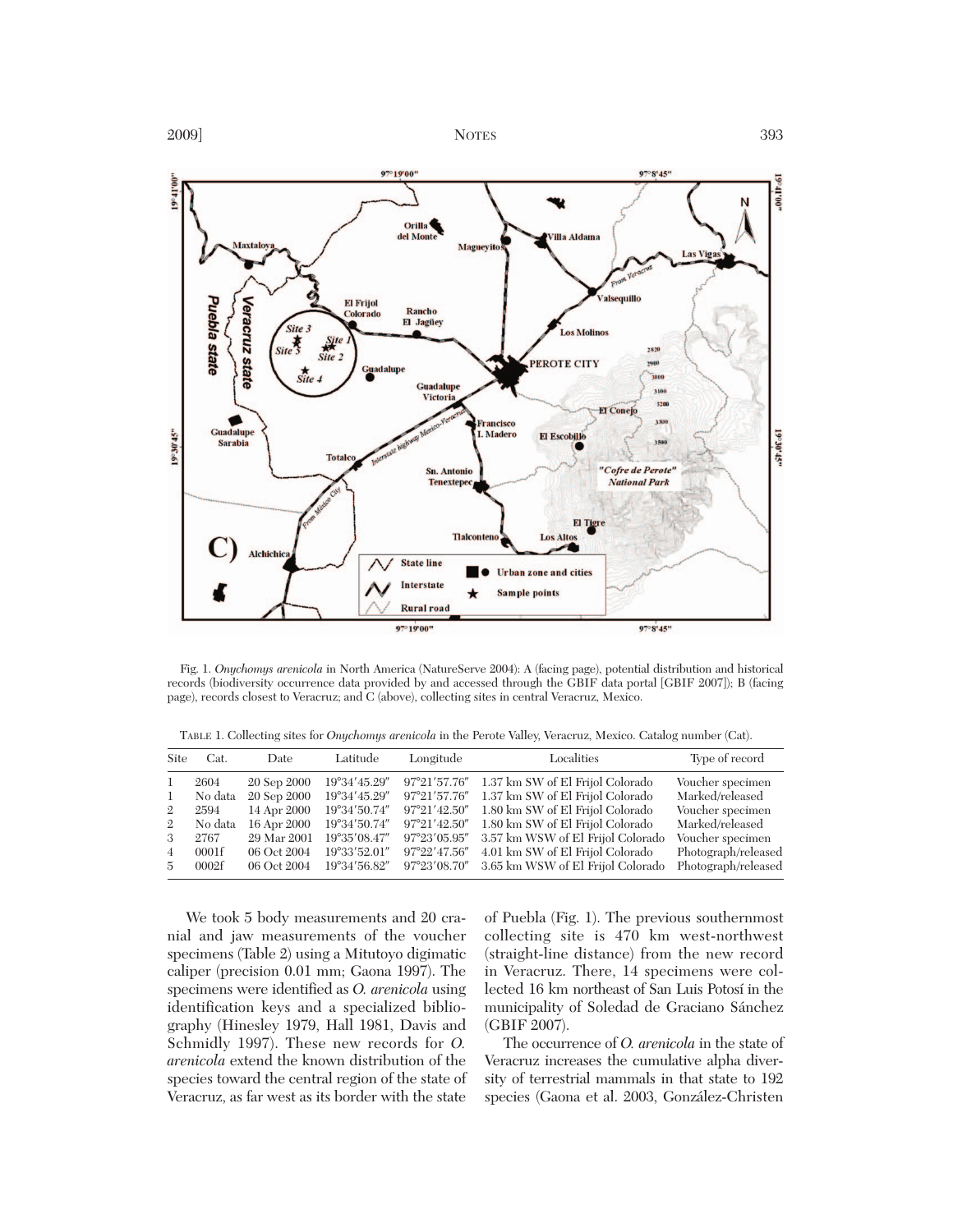TABLE 2. Cranial and jaw measurements of *Onychomys arenicola* from the Perote Valley, Veracruz, Mexico. Measurements are in millimeters for lengths and in grams for weights.<br>Catalog number (Cat.), total length (AL), tail 3.36 TABLE 2. Cranial and jaw measurements of *Onychomys arenicola* from the Perote Valley, Veracruz, Mexico. Measurements are in millimeters for lengths and in grams for weights. Catalog number (Cat.), total length (AL), tail length (TL), hind foot length (FL), ear length (EL), weight (W), greatest length of skull (GLS), condylobasal length (CBL), palatar length (PL), nasal length (NL), rostal length (RL), mandible length (ML), mandibular tooth row (MTR), maxillary tooth row (MR), frontal bone length (FBL), incisive foramina length (IFL), anterior nasal width (ANW), posterior nasal width (PNW), zygomatic width (ZW), breadth of braincase (BB), least interorbital breadth (LIB), frontal bone width (FBW), breadth (PL), nasal length (NL), rostal length (RL), mandible length (ML), mandibular tooth row (MTR), maxillary tooth row (MR), frontal bone length (FBL), incisive foramina length (IFDL), anterior nasal width (ANW), posterior nasal width (PNW), zygomatic width (ZW), breadth of braincase (BB), least interorbital breadth (LIB), frontal bone width (FBW), breadth 2604 *♂* 149 51 23 20 19.4 26.66 25.38 11.09 10.47 7.08 12.87 3.91 3.78 3.08 5.63 2.59 2.48 13.1 12.84 4.76 8.07 4.68 9.25 6.32 3.36  $3.6$ HR Cat. AL TL FL EL W GLS CBL PL NL RL ML MTR MR FBL IFL ANW PNW ZW BB LIB FBW BAM HBC HM HR 2767 *♀* 130 45 20 17 25 26.4 25.21 12.45 10.78 8.12 10.78 4.14 4.13 4.27 4.63 2.12 2.84 12.9 12.01 4.68 8.82 4.33 9.22 5.61 3.62594 *♀* 152 55 22 20 — 26.42 25.97 11.41 10.35 7.99 13.27 3.94 3.89 4.4 5.16 2.6 3 13.5 12.69 4.75 7.45 4.71 9.63 6.18 4  $6.18$ <br> $6.32$ HM 5.61 **HBC**  $9.63$  $\frac{9.25}{9.22}$ **BAM**  $\frac{17}{4}$ .68<br> $\frac{43}{4}$ **FBW**  $7.45$ <br>8.07 8.82  $4.75$ <br> $4.76$  $LIB$ 4.68  $12.69$ <br> $12.84$ <br> $12.01$ **BB**  $\frac{13.5}{13.1}$ XX PNW ာ 48<br>က လ လ က<br>က လ လ  $\Delta$  NW  $\begin{array}{c} 2.6 \\ 2.59 \\ 2.12 \end{array}$ IFL  $\frac{5.16}{5.63}$ 4.63 MR FBL 3.08 4.27 across molars (BAM), height of braincase (HBC), height of mandible (HM), and height of rostrum (HR).  $4.4\,$ across molars (BAM), height of braincase (HBC), height of mandible (HM), and height of rostrum (HR). 3.89 3.78 4.13 **MTR** 3.94 4.14 3.91  $\begin{array}{c} 13.27 \\ 12.87 \\ 10.78 \end{array}$  $\overline{\mathbb{M}}$  $7.99$  $7.08$ 8.12 RL 10.35 10.47 10.78  $\overline{z}$  $11.41$ 11.09  $12.45$  $PL$  $25.97\,$ 25.38 **CBL** 25.21 26.42  $26.66$ <br> $26.4$ **GLS** | <u>១</u> ង  $\geq$  $E_{\rm L}$  $200$   $17$  $E_{\rm H}$  $2330$ H **5545** 4L  $\frac{152}{149}$  $\begin{array}{cc} 2594 \text{ } \text{\textdegreeled{\textdegree}}\\ 2604 \text{ } \text{\textdegree} \end{array}$  $\circ$ 2767 Cat.

et al. 2002, 2006). The presence of Mearn's grasshopper mouse in central Veracruz merits further research. In addition to conducting genetic studies on the population, it is also important to define the population's geographical distribution (Musser and Carleton 2005). Increased collection effort is recommended for the states of Querétaro, Puebla, Tlaxcala, and Veracruz; this effort would produce records that would be helpful in defining the ecological niche of the Mearn's grasshopper mouse (Anderson and Martínez-Meyer 2004), and this, in turn, would facilitate identification of areas critical to its conservation and management.

## LITERATURE CITED

- ANDERSON, R.P., AND E. MARTÍNEZ-MEYER. 2004. Modeling species' geographic distributions for preliminary conservation assessments: an implementation with the spiny pocket mice (*Heteromys*) of Ecuador. Biological Conservation 116:167–179.
- BOTELLO, F., G. MONROY, P. ILLOLDI-RANGEL, I. TRUJILLO-BOLIO, AND V. SÁNCHEZ-CORDERO. 2007. Sistematización de imágenes obtenidas por fototrampeo: una propuesta de ficha. Revista Mexicana de Biodiversidad 78:207–210.
- CLARY, M.L., D.M. BELL, C.W. EDWARDS, T.W. JOLLEY, O. KNYAZHNITSKIY, N. LEWIS-ORITT, S.J. MANTOOTH, L.L. PEPPERS, I. TIEMANN-BOEGE, F.D. YANCY, II, ET AL. 1999. Checklist of mammals from twelve habitat types at Fort Bliss Military Base; 1997–1998. Occasional Papers of the Museum of Texas Tech University  $192 \cdot i + 1 - 16$ .
- DAVIS, W., AND D. SCHMIDLY. 1997. The mammals of Texas, online edition: Mearn's grasshopper mouse. Available from: http://www.nsrl.ttu.edu/tmot1/onycaren.htm [accessed 28 May 2007].
- GAONA, S. 1997. Variación no geográfica de *Peromyscus difficilis* (Rodentia: Muridae) en la región noroeste de la Cuenca Oriental en Puebla y Veracruz, México. Pages 135–156 *in* J. Arroyo-Cabrales and O. Polaco, editors, Homenaje al Profesor Ticul Álvarez. Instituto Nacional de Antropología e Historia, Colección Científica, México.
- GAONA, S., A. GONZÁLEZ-CHRISTEN, AND R. LÓPEZ-WILCHIS. 2003. Síntesis del conocimiento de los mamíferos silvestres del Estado de Veracruz, México. Revista de la Sociedad Mexicana de Historia Natural 3ª Epoca. 1:91–124.
- GBIF. 2007. GBIF data portal. Available from: http://www .gbif.org [accessed 21 May 2007].
- GODÍNEZ, H. 2005. *Onychomys arenícola* Mearns, 1896. Pages 704–705 *in* G. Ceballos and G. Oliva, editors, Los mamíferos silvestres de México. CONABIO-Fondo de Cultura Económica.
- GONZÁLEZ-CHRISTEN, A., S. GAONA, AND G. LÓPEZ-ORTEGA. 2002. Registros adicionales de mamíferos para el Estado de Veracruz. Vertebrata Mexicana 11:9–17.
- GONZÁLEZ-CHRISTEN, A., A. GONZÁLEZ-ROMERO, AND J.S. RODRÍGUEZ-COLMENARES. 2006. Primer registro de *Taxidea taxus berlandieri* Baird, 1858 (Mammalia: Carnivora: Mustelidae) para el Estado de